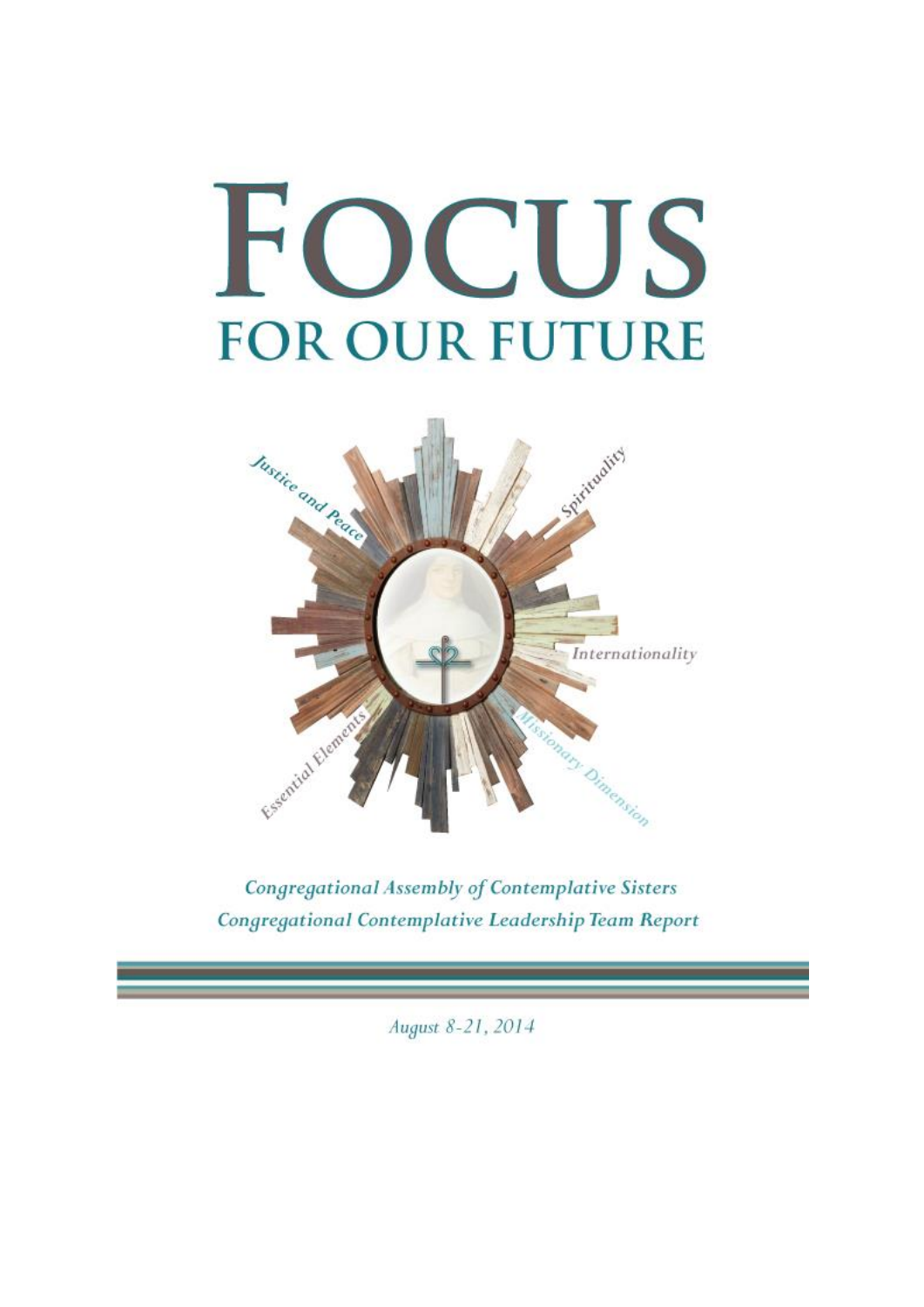### **EXPLANATION OF THE LOGO**



**The mirror**: St. Mary Euphrasia modeled for us her vision of how to be contemplative in an apostolic congregation. When we look in the mirror, we see her hope for our future in our own eyes and on those of our sisters whose reflection inspires us as well.

We want to see also with the eyes of the Good Shepherd as represented in our symbol.





**Turquoise color:** Turquoise helps to open the lines of communication between the heart and the spoken word. It is a friendly and happy color representing enjoyment of life. It helps with clear thinking and decision-making.

The words: The key concepts in this document are: Essential Elements, Spirituality, Justice and Peace, Internationality. They are woven through the various topics.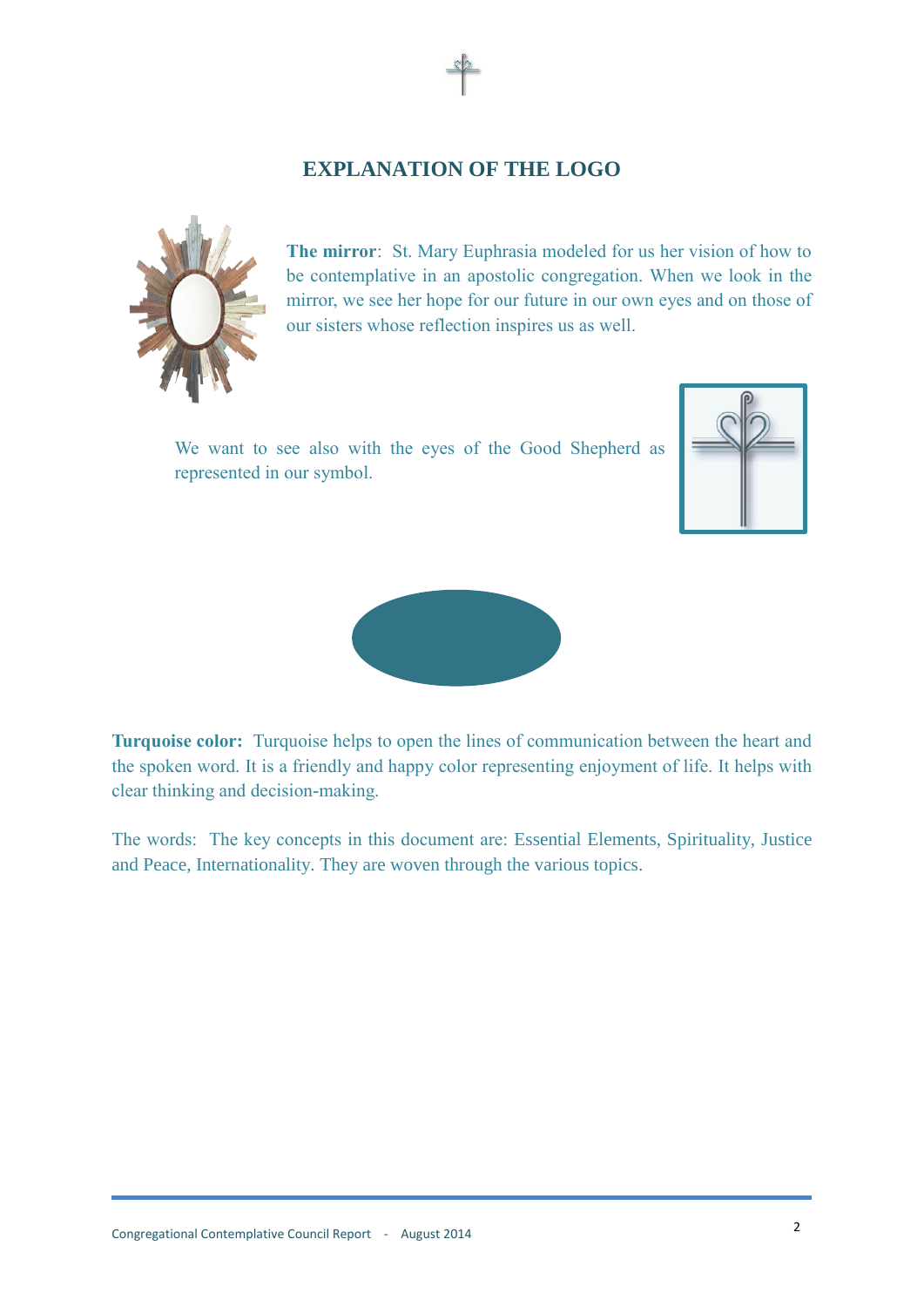# **TABLE OF CONTENTS**

 $\mathcal{S}^2$ 

| Theological Reflections and the Use of Appreciative Inquiry to Implement |
|--------------------------------------------------------------------------|
|                                                                          |
|                                                                          |
|                                                                          |
|                                                                          |
|                                                                          |
|                                                                          |
|                                                                          |
|                                                                          |
|                                                                          |
|                                                                          |
|                                                                          |
|                                                                          |
|                                                                          |
|                                                                          |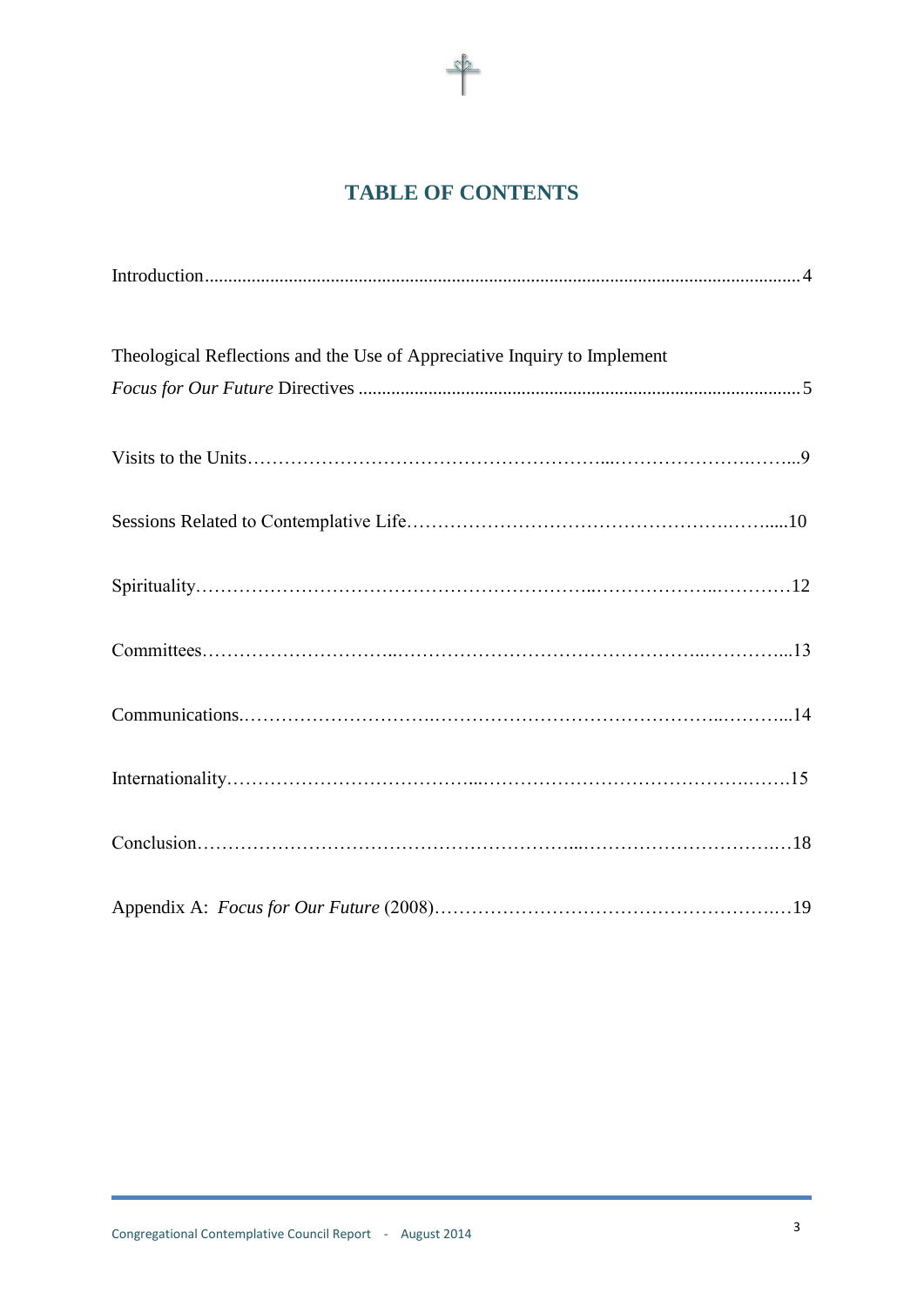# **INTRODUCTION**

Dear Sisters,

As we prepare for our 2014 Contemplative Congregational Assembly, we rejoice with you in advance over the developments that have taken place within our contemplative way of life since the 2008 Assembly. We have focused on our future while living in our present moments!

We begin by thanking all of you for your participation in our many activities.

In this booklet we weave those aspects which stood out as exceptional during our work over the past six years. The Essential Elements of our life - which include Spirituality, Justice and Peace, and Internationality. We further reflect on our mandate from the document **"***Focus for Our Future* in order to find ways to deepen these elements in our lives and make them practical and concrete. Thus, we will report on:

- $\checkmark$  The Theological Reflections we participated in over the years particularly:
	- o What it means to be Contemplative in an Apostolic Congregation
	- o The Use of Appreciative Inquiry
	- o *Break the Flask* Committee
- $\checkmark$  Our Visits
- $\checkmark$  The Sessions on Contemplative Life
- $\checkmark$  Spirituality including Committee Work and Communications
- $\checkmark$  Internationality by looking at the "missionary spirit" and the international experience of the temporary professed sisters.

We have ended each section with a question for reflection that might serve as a basis for dialogue as we prepare to gather in 2014.

Brigid ma Jeresa<br>Jude Ellen Reina E.

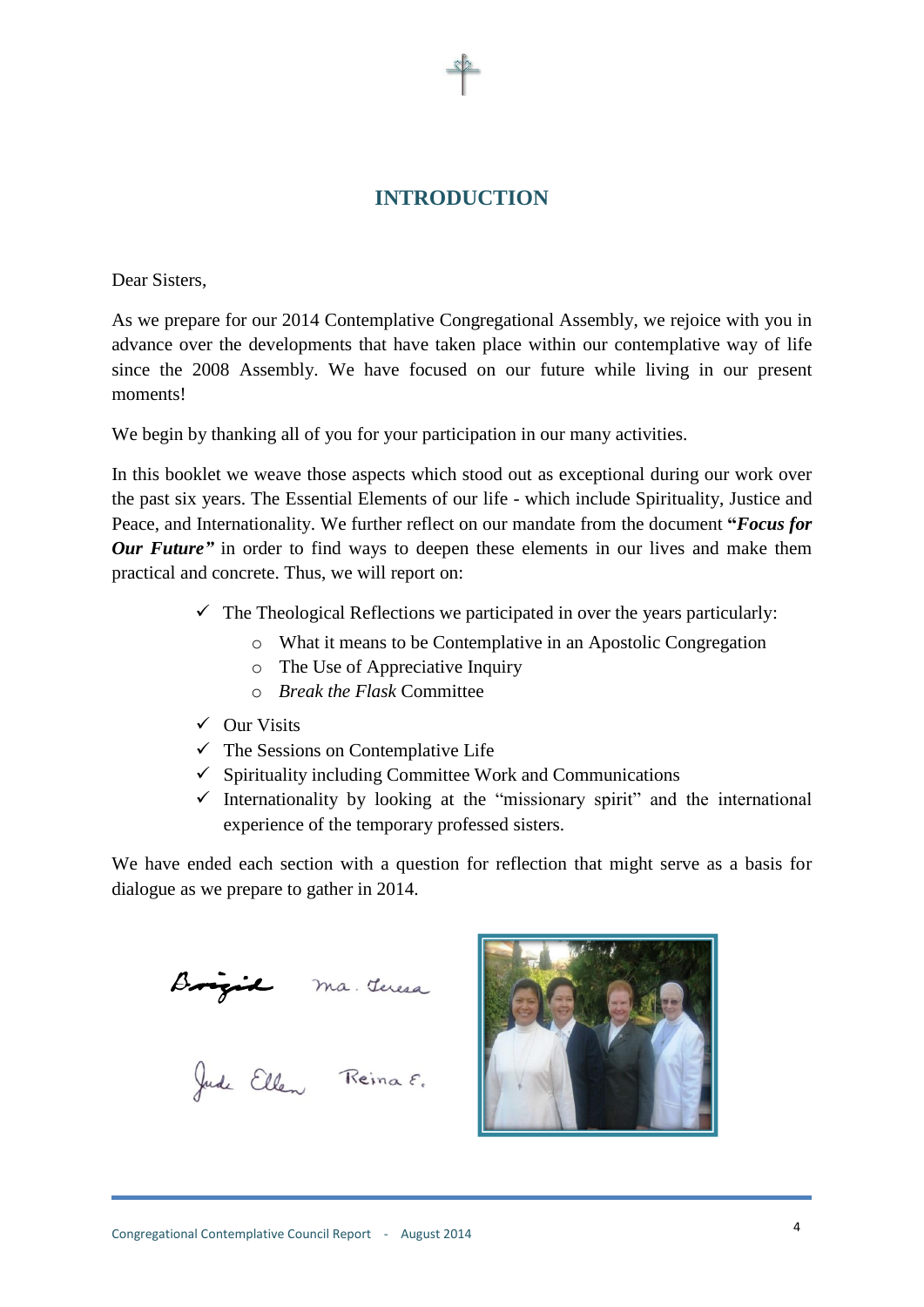

# **THEOLOGICAL REFLECTIONS AND THE USE OF APPRECIATIVE INQUIRY TO IMPLEMENT "***FOCUS FOR OUR FUTURE"* **DIRECTIVES**

#### **INTRODUCTION**

During the discussion of our action plan, we, Sr. Brigid and the Contemplative Council, tried to find a creative way to implement the document *"Focus for Our Future"*, which was written at our 2008 Congregational Contemplative Assembly**.** We used theological reflections and the Appreciative Inquiry (AI) Process. This appreciative process has been incorporated as a reference method in our questionnaires and reflections, so that our communities could become familiar with it in their daily community life.





Sr. Janice Rushman, our facilitator for the 2008 Congregational Contemplative Assembly, gave all of the participants an introduction to the AI Process. She will also be facilitating our 2014 Assembly and will continue to develop the AI method with us.

#### **APPRECIATIVE INQUIRY (AI):**

Sisters Brigid, Maria Teresa, Reina, along with Srimathie Peiris (Europe-BFMN), participated in the Introduction to Appreciative Inquiry Session in Amsterdam in September 2011. Sister Jude Ellen had already completed this requirement. In January 2012, the entire CLT (apostolic and contemplative) participated in Leadership Training using the Appreciative Inquiry style.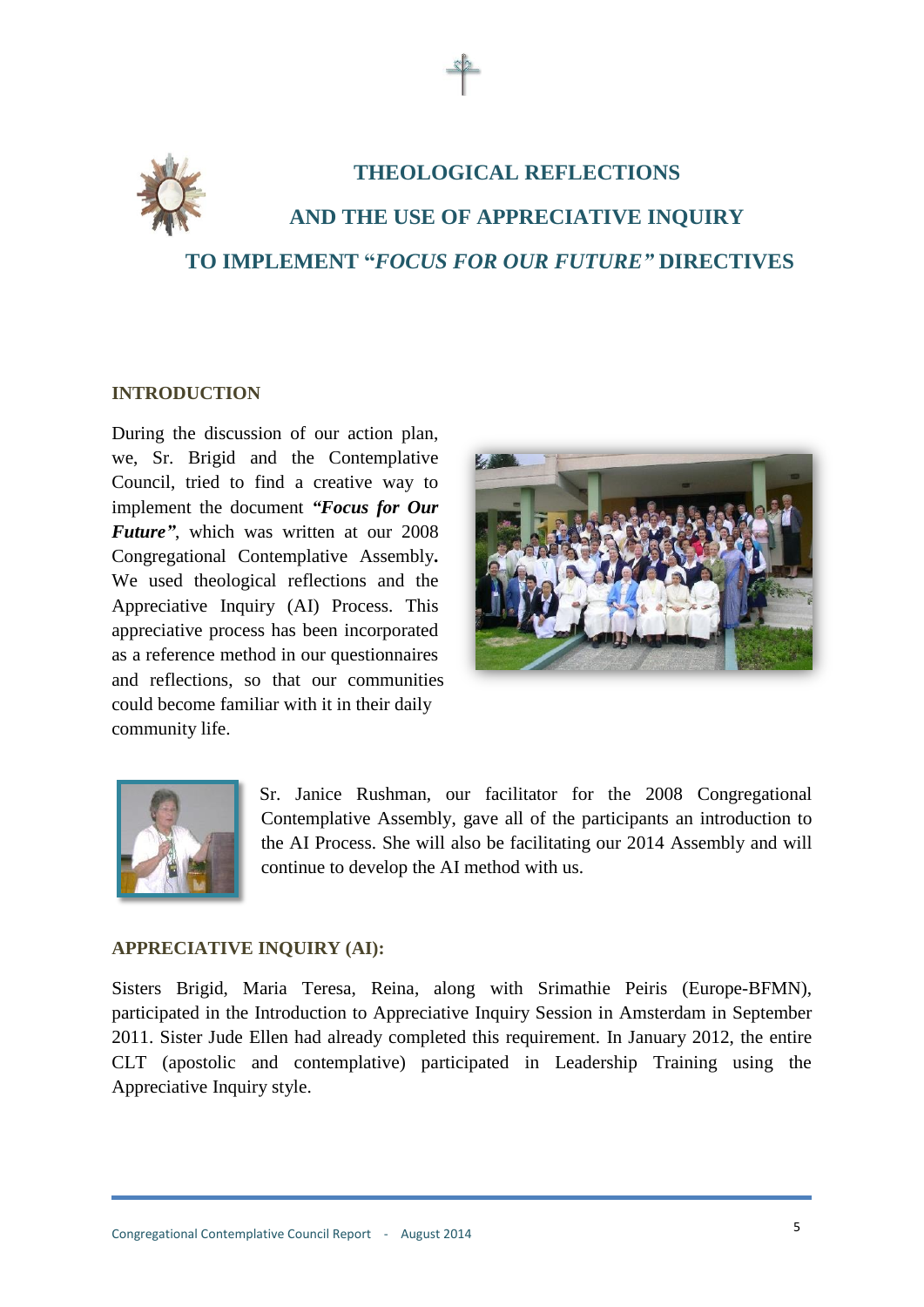#### **THEOLOGICAL REFLECTIONS**

**First Theological Reflection to determine priorities (2010)** Our first task as a team was to seek for creative ways to implement *"Focus for Our Future".* We prepared a "Theological Reflection" which enabled us to better know and listen to the concerns of our communities and to decide how to continue our work. We found out that there were many similarities in the responses we received on  $24<sup>th</sup>$  April 2010.

#### *Break the Flask* **Committee**

From the suggestions of our sisters, we also realized that there was a need to create a committee that would give continuity to the task that we were implementing. The *"Break the Flask"* Committee was then formed. The members are: Srs. Anita Mammottil (South West India), Agnès Baron (Europe-BFMN), Enith Pangul (Ecuador), Fe de Paz (Congo/Kenya) and Edith Justeau (Europe-BFMN).

The task of this Committee was to assist the Congregational Contemplative Council in the implementation of the document *"Focus for Our Future"*. This Committee began its work by considering the responses to the first theological reflection which pointed out, among other things, our desire to:

- 1. Open ourselves to a greater appreciation of contemplative life within the Congregation and in the Church by entering into a deeper relationship with God, who transforms all aspects of our lives and helps us to live out the Essential Elements. This would help us to continue to clarify our identity.
- 2. Promote, celebrate and respond to our missionary call by:
	- a) Strengthening and supporting our sisters who desire to respond to their missionary call by ensuring adequate preparation;
	- b) Recognizing that missionaries can bring new life to other communities that are in need;
	- c) This missionary call is our heritage from St. Mary Euphrasia.
- 3. Research the Spirituality of St John Eudes and St. Mary Euphrasia from the perspective of creation theology.
	- a) With our new consciousness of cosmology, we recognize a need to reread the writings of St John Eudes and St Mary Euphrasia from this point of view. This is a new concept and we wish to know how we can relate it to our spirituality, our prayer life and, in particular, to our vow of zeal;
	- b) Explore our spirituality on a deep level, so that we can be clear and pass it on to the next generation.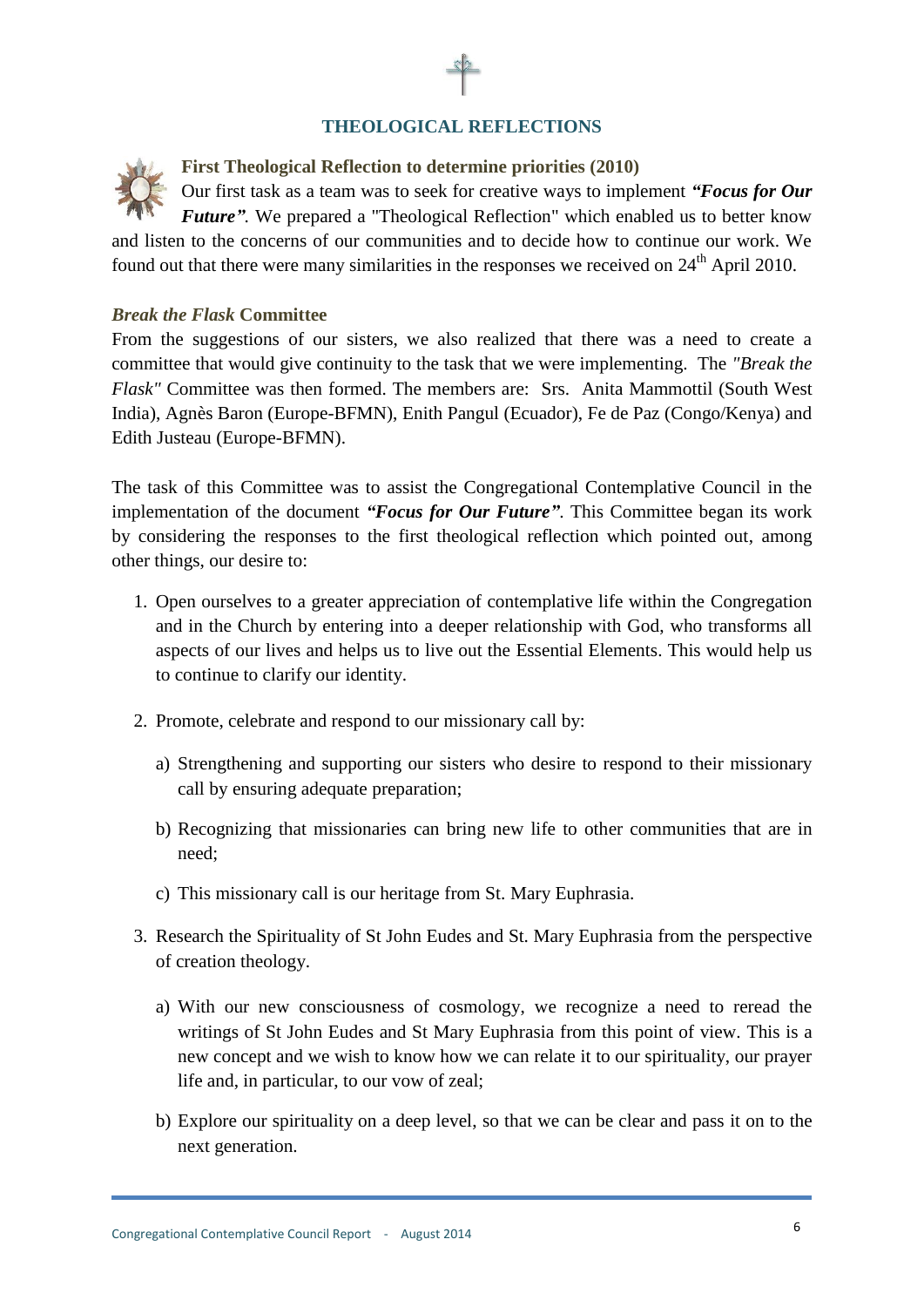

**Second Theological Reflection on Contemplative Life in an Apostolic Congregation (2011)**

The second Theological Reflection focused on our identity. During the Theological Reflection, there was time to talk with the apostolic sisters on what it means to them to have contemplative sisters in the congregation. And what does it mean to us to have apostolic sisters. We considered:

- The meaning of our contemplative life in the Congregation; and
- The implications of being mystic and prophetic today.

The responses that we received deepened our understanding of living our contemplative lifestyle in our Congregation. The replies included:

- $\checkmark$  The vow of zeal opens up to other paths leading to a new consciousness that is expressed by crossing borders, networking and global solidarity;
- $\checkmark$  For all seasons of our life, liturgy is central. The Eucharist, the Hours, everything is an instrument for contemplation;
- $\checkmark$  Being mystic and prophetic for the future, means for us nurturing the inner silence in the midst of the chaos around us, being flexible and available for the sake of the mission. We need to bring Justice to those around us, those who come to us and our staff, by practicing what is right and just for ourselves.



## **Third Theological Reflection: Our Contemplative Life in an Apostolic Congregation (2012)**

Having reviewed the outcome of the second Theological Reflection, it became clear to us that we needed to deepen our understanding of Article One and what it means to be a contemplative in an apostolic Congregation. The Committee prepared another Theological Reflection on this topic. The outcome of this reflection was:

- o To be mystic and prophetic in today's reality, with a better understanding of our call to live reconciliation and mercy through the apostolate of prayer for the Congregation, the Church and the world in general;
- o To reaffirm our contemplative Good Shepherd vocation by creating a good environment that helps us live in depth the "essential elements", and encourages new vocations to join us and be the successors who will carry on our mission in the Church;
- o To have a good understanding and deepening of Article One, in conformity with our lifestyle, in order to joyously accept all the implications of belonging to an Apostolic Congregation.

As part of the Theological Reflection, there was time for conversations with the apostolic sisters. This time together was very rich and fraternal. The following summarizes these discussions: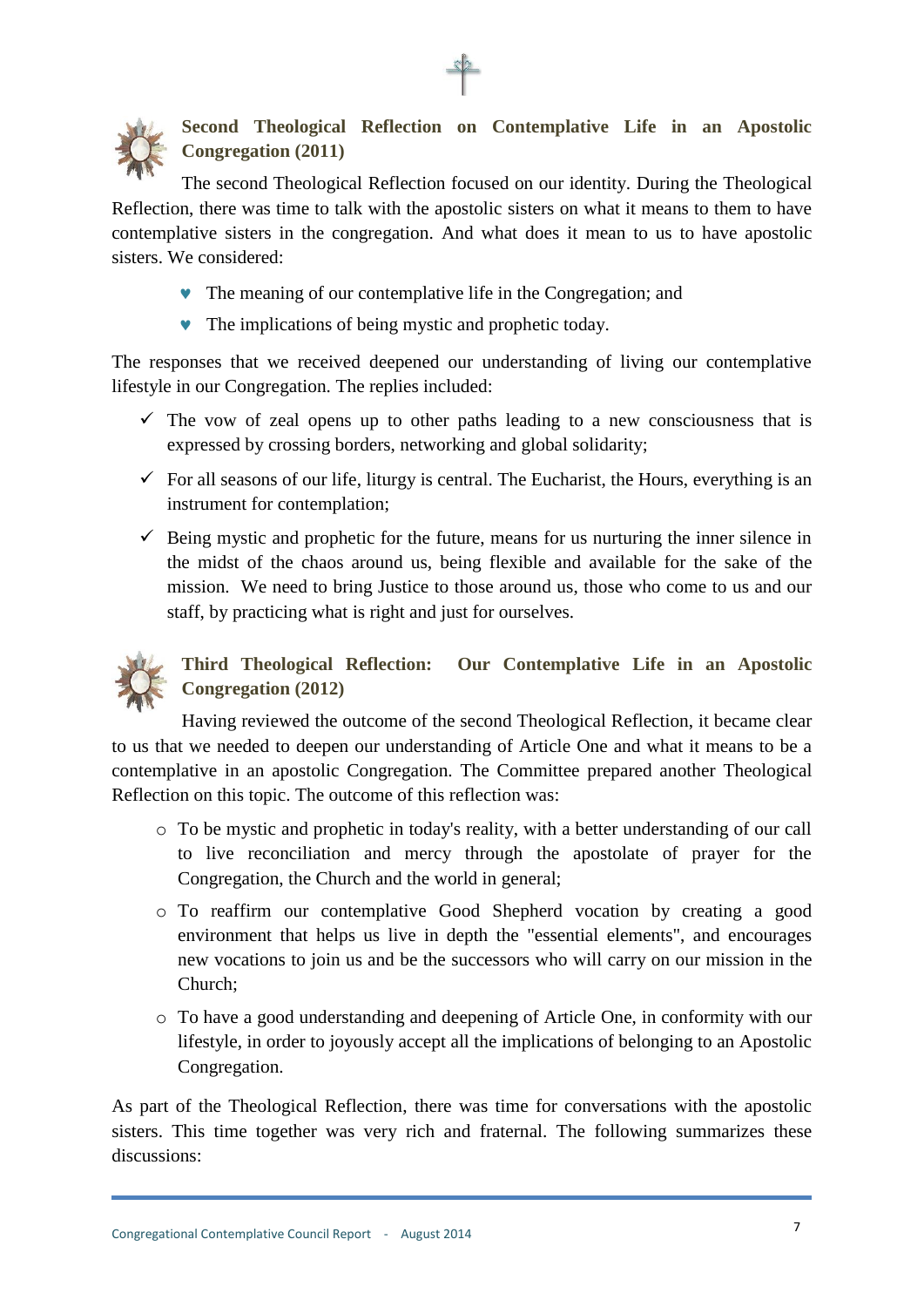- o There are moments when we share our experiences and when we offer our prayerful support; this encourages us to live out our vocation and gives us greater dynamism and a new vision to live our fourth vow.
- o We carry out the dialogue with our apostolic sisters in a peaceful and loving atmosphere. Respect, openness, joy, mutual energy, as well as: healing, listening, sharing our spirituality, with the opportunity to always have clarification and explanation, characterize our times together. This dialogue helps us build deep relationships and strengthens our bonds.

We were very happy that all the communities responded in whole (100%) with seriousness and commitment.



**Continued use of the Appreciative Inquiry and the Theological Reflection Models in Preparation for the 2014 Congregational Assembly of Contemplative Sisters**

In preparation for the 2014 Congregational Assembly Contemplative Sisters, the Planning Committee has sent Theological Reflections on **"Apostolic Incarnational Prayer"**, "**Enclosure of the Heart"** and **"Our Mission of Reconciliation"**. The Appreciative Inquiry process will be used to facilitate our dialogue on these topics. The feedback from these reflections will be part of the Agenda for our Assembly.

#### **Reflection Questions**

We invite you to reflect upon your own experience of the call *"To be mystic and prophetic in today's reality, with a better understanding of our call to live reconciliation and mercy through the apostolate of prayer for the Congregation, the Church and the world in general…"*

- How does our apostolate of prayer (especially Eucharist, Liturgy of the Hours and nurturing the inner silence) bring about a deepening in your ability to live reconciliation and mercy in the specific realities of daily life? Give examples.
- What are the areas of your own growth that give you hope for the future and reason to celebrate?

"*With our new consciousness of cosmology, we recognize a need to reread the writings of St. John Eudes and St. Mary Euphrasia from this point of view… how we can relate this to our spirituality, our prayer life and, in particular, to our vow of zeal".*

- Reflecting on the creative Spirit working in you these past five years, what new awareness do you have of your own connection to a *"universe saturated with the presence of God"?*
- How does this influence your attitudes and actions?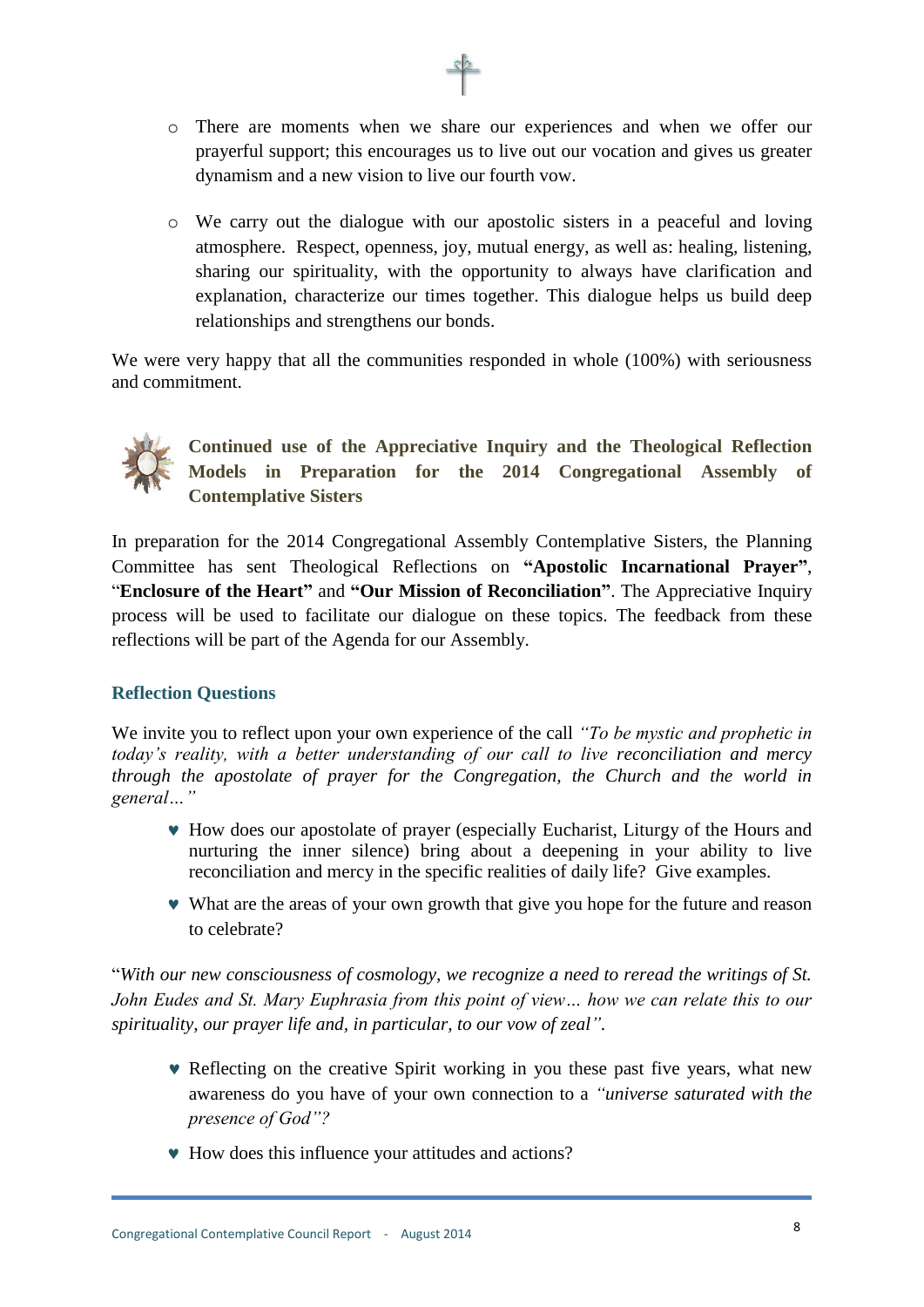# **VISITS TO THE UNITS**



Over the years, we have visited the Units. The visits were opportunities to build relationships with the sisters and Unit Leaders.

Prior to a visit, we would prepare ourselves by reviewing information about the country including culture, political and justice concerns. Some of us attended language schools in order to learn the local language. Meeting and getting to know the sisters have been very enriching experiences. As a result, we have formed deeper relationships and established communion among ourselves. We have developed a mutual understanding of different cultures.

Our visits were an opportune time to have conversations with the sisters about our way of life, our dreams and hopes for the future. Continued clarification about the meaning of Article One which was passed in 2003 - over 10 years ago - was a regular topic! We found that most of the sisters wanted to reflect about community life, since this is central to our lifestyle. Meeting together offered an occasion for co-learning and discovering how the sisters have been doing and serving in their communities and in their Council/s. Regional Councils were often a topic on the Agenda and the sisters continue to reflect on this. Moreover, our visits were an opportunity to share with the Unit Leaders about Contemplative Life and the concerns relating to it. We usually had a meeting with the Unit Contemplative Council and, if there was a Congregational Apostolic Councilor with us, we also had a gathering with the Unit Leadership Team.

Our experience of the visits to the Units has been a clarification and an affirmation of our role in leadership. We see ourselves as assisting the Congregational Leader in animating the Congregation, in strengthening the bonds of unity within the Congregation, and in providing the Unit Leaders and their Contemplative Councils with support.

In addition, each of us worked with different Circles of Unit Leaders. These meetings proved to be a forum in which we could respond to the questions of the Unit Leaders regarding our way of life and how we could offer clarification. They, in turn, helped us to understand their responsibilities more fully.

#### **Reflection Questions**

- Reflect upon the Congregational Contemplative Councillor's visits to your Unit. What do you most value and appreciate about these visits?
- Moving into the future, what do you think would help to deepen the mutual partnership between you (Unit Leader and Contemplative Sisters of the Unit) and your Congregational Contemplative Councillor?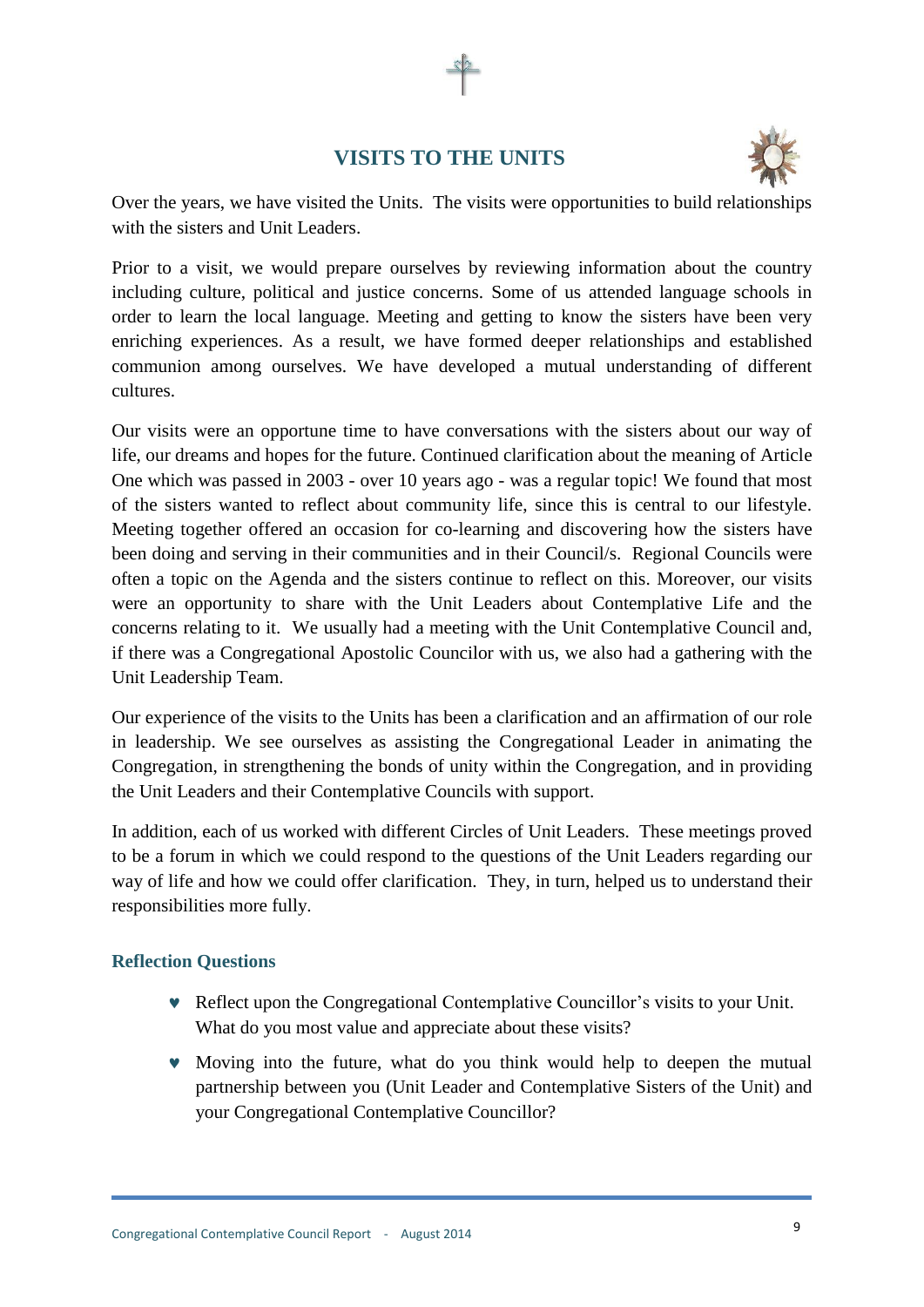

# **SESSIONS RELATED TO CONTEMPLATIVE LIFE**

**Regional Sessions on Contemplative Life in an Apostolic Congregation**

Using *"Focus for Our Future"* as a guide, Sr. Brigid and the Contemplative Councillors gave Sessions on "Contemplative Life in an Apostolic Congregation". The Contemplative Sisters and their Unit leaders participated. The sessions were conducted in Colombia, India, Costa Rica, and Chile. Topics included: the history of the Contemplative Sisters' evolution in the governmental structure of the Congregation, and a thorough explanation of Article One. Using the Appreciative Process, community life was explored. At the conclusion, each sister made a special commitment to help strengthen community life. There was a discussion on the Essential Elements and the sisters wrote their own experience about how they personally live one of these elements. In addition, each sister brought quotes of St. Mary Euphrasia and St. John Eudes with them to the meeting. These quotes focused on how valuing creation was an integral part of their lives.

Regional Councils were studied and some Units expressed a desire to investigate the possibility of establishing one. The purpose of the Regional Council is:

- $\checkmark$  To broaden and deepen the living of the Essential Elements;
- $\checkmark$  To provide a forum for reflection, dialogue and response to documents as well as for processes planned on a congregational level, and



 $\checkmark$  To provide links among communities, especially those that are isolated.

The dialogue continues!



A special moment occurred when Sr. Hedwig Jöhl, our NGO representative in Geneva, led us through a contemplative process of understanding Justice in our lives. Her tranquil presentation resonated in our hearts. We experienced a desire to deepen our understanding of the contemplative aspect of Justice. We learned that Justice is incorporated

into the very essence of what it means to be a

contemplative. It influences our day from the beginning to the end. It enables us to hear the voice of God in all situations. Thus, Justice challenges our fidelity in all aspects of our contemplative life.

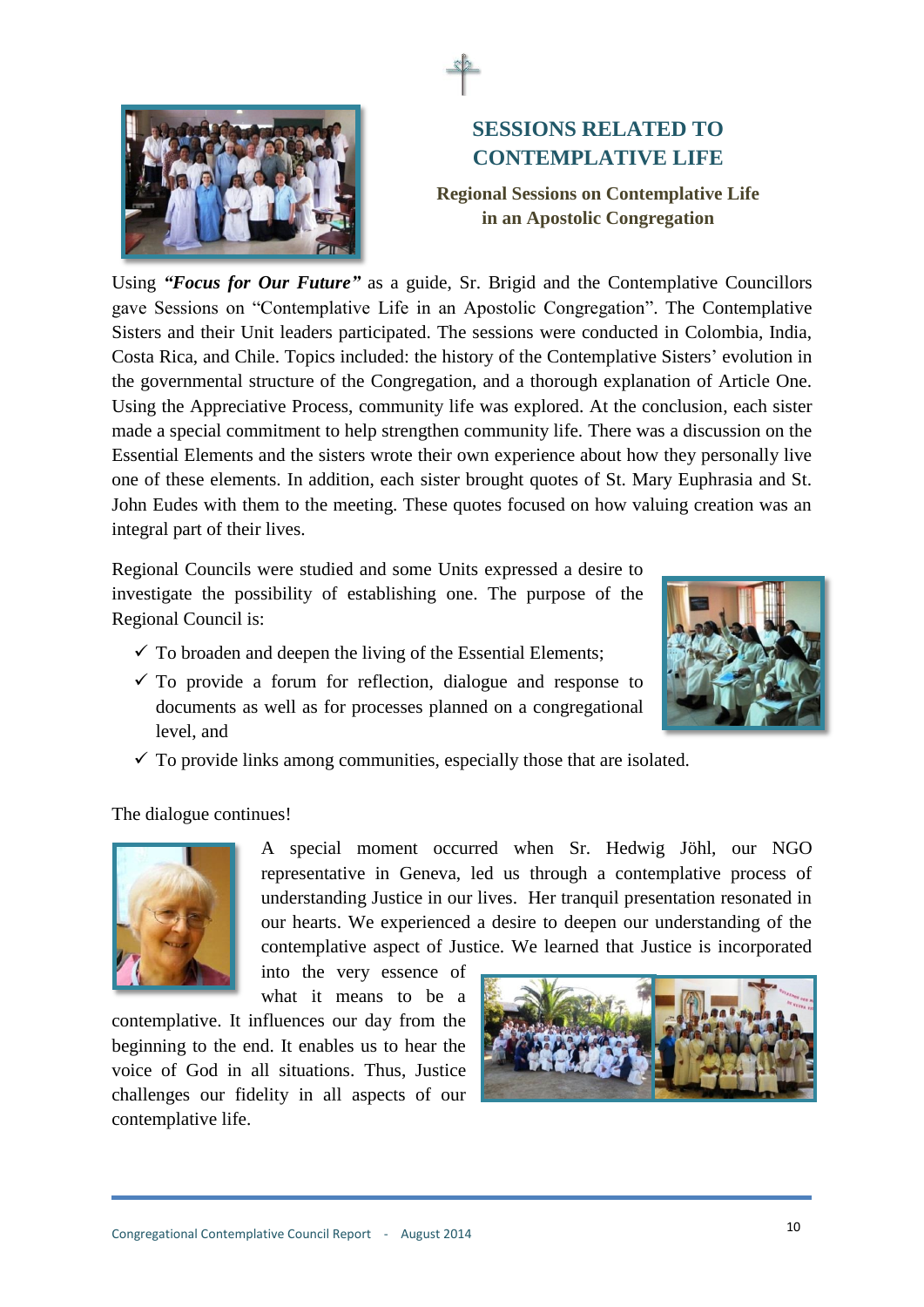

#### **Sessions for New Leadership Teams**

Along with the Apostolic Councillors, we were present at the Sessions of New Leadership Teams held in language groups. Our task was to share about the role of the Contemplative Council, particularly about those aspects which are important for decisionmaking, as it relates to our specific way of life in the Congregation, and to reflect on the implications of Article One.



#### **Sessions for North American Contemplative Sisters**

We also attended a meeting with the Contemplative Sisters of North America, in which they discussed restructuring and networking among themselves as they planned for their future.



#### **Workshops on Contemplative Life in Our Congregation Today**

Sisters Brigid and Jude Ellen gave a workshop in two different locations in the Province of Austria/Swiss/Czech on *"Contemplative Life in our Congregation Today: Its Evolution and Development over the Years and our Vision for the Future".*

Sisters Brigid and Reina provided the same workshop in the Sector of Congo/Kenya as part of their preparation to welcome the RIMOA Community of contemplative missionaries who had been missioned to Angola for a period of four years.



Sister Jude Ellen gave a session on the "*History of Contemplative Life"* and held a *"Question and Answer"*

session with the Sisters of Our Lady of Charity at their meeting on St. Mary Euphrasia, which was held in Angers in August 2011. At the invitation of the OLC Mexican Province, she also provided input on contemplative life for the sisters there. This session was held in Mexico City in April 2011.



#### **Other Sessions**

Contemplative formators joined the apostolic formators for a series of regional sessions (the first was for six weeks and the second was for four weeks). These sessions provided us with an opportunity to look more holistically at our personal lives and to prepare formation programs which meet the needs of the candidate today. Twenty-seven contemplative sisters participated in the sessions. Additionally, Sr. Teresa joined the sessions in the Philippines and Chile and Sr. Reina joined the sessions in Chile and Kenya.

#### **Reflection Questions**

 Take a few moments to reflect back on the richness of these various sessions…, on the new awareness and insights you have received…, on the fresh perspectives you now have. What is the HOPE that springs forth in you moving forward into the future?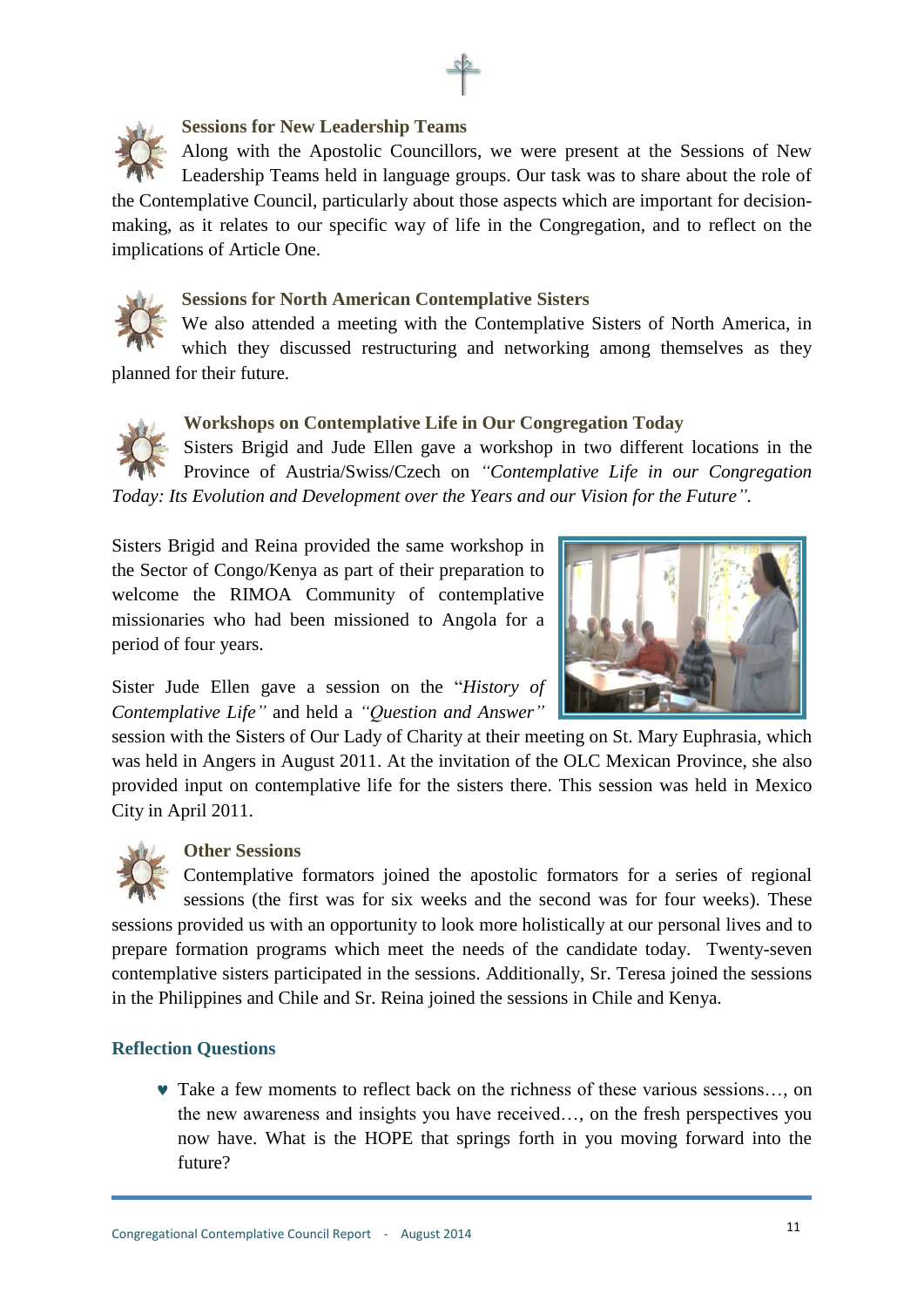*"We learned that justice is incorporated into the very essence of what it means to be a contemplative. It influences our day from the beginning to the end. It enables us to hear the voice of God in all situations."*

 While deepening this new understanding of Justice, how has your life been influenced at personal and/or community level? In what way do you feel changed or different?

# **SPIRITUALITY**



#### **Creation Spirituality**

In *"Focus for Our Future"*, we claimed that care of creation is integral to our charism. This challenged us to explore the Story of the Universe and consider cosmology in the context of theology. During the Regional Sessions on Contemplative Life, we spent a day of reflection on this topic. At our 2014 Contemplative Congregational Assembly, we will have time to deepen our awareness during a presentation and guided discussion with Mary Teresa McCormack.



We asked the Congregational Spirituality Centre Staff in Angers and the Spirituality Committee if they were willing to focus some of their time on this topic. They had a meeting in Argentina, in which Sister Gail Worcelo gave presentations. She had been our 2008 Contemplative Congregational Assembly presenter. The Committee then prepared reflections for the Congregation.

#### **Contemplative Sisters working at the Spirituality Centre**

Sister Yen Loc Tran (Mid-North America) worked at the Spirituality Centre in Angers. She continued her mission there until her health failed and she needed to return to her Province. She died in St Louis on  $8<sup>th</sup>$  May 2012.



Sister María de los Ángeles Morales (Central America) was missioned to the contemplative community in the Garenne, Angers. She has been doing excellent research on our contemplative life, in the archives, at the Spirituality Centre.

Because of her research, we now know the names of the sisters who went to Tripoli and how they managed while being there. She also discovered correspondence between Saint Mary Euphrasia in Angers and the sisters in Tripoli.

#### **Contemplative Participation at Sessions in Angers related to Spirituality**

#### Journey of Enrichment

Many contemplative sisters participated in the session on History held in Angers as part of the Journey of Enrichment. It was held in July 2010. There were reflections given by Sister Odile Laugier (Europe-BFMN) regarding the history of the contemplative sisters.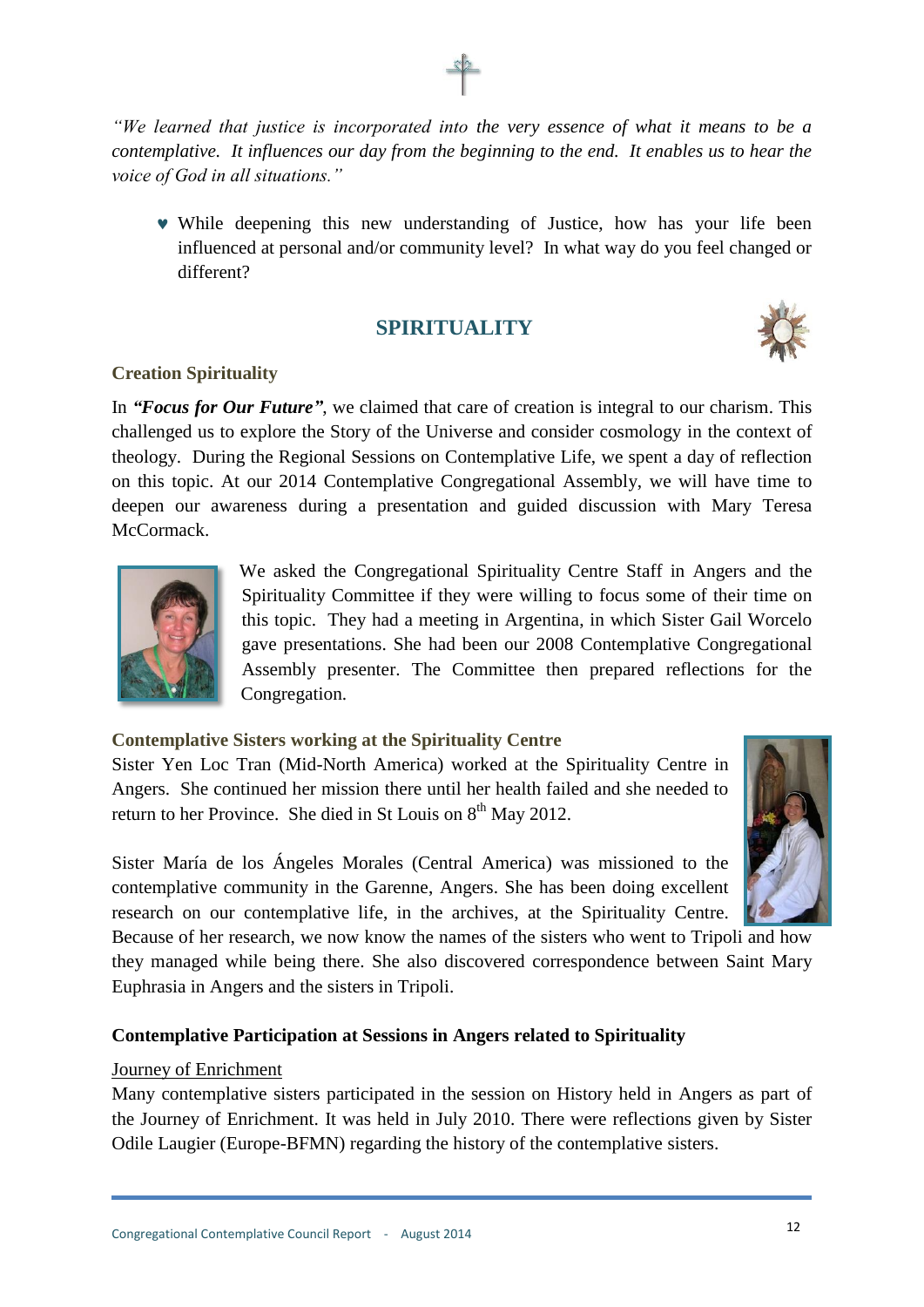#### **COMMITTEES**



As Contemplative Sisters, we are privileged to serve on many Committees at the congregational level. In addition to the tasks of the Committee, we have a special role of keeping in mind the directives of *"Focus for Our Future"*, Article One and its implications for the work of the Committee. Additionally, we have the opportunity to clarify "what it means to be a Contemplative Sister in an apostolic Congregation", and to make suggestions. Committee work has been a possibility for us to deepen our awareness of our internationality, expand our knowledge of the Congregation and grow in the area in which the Committee is working. We see our role as being able to communicate what we learn to the members of our communities and Units.

#### **Blessed Maria Droste Committee**

Sister Sadhani Walmillage (Sri Lanka/Pakistan) is a member of the Blessed Maria Droste Spirituality Committee.

#### **Congregational Assembly of Contemplative Sisters**

Sister Luz María Chacón (Central America) and the committee members, Sisters Annette Perera (Italy/Malta), Margarita Rodríguez (Mexico), M. Socorro Galvez (Philippines), and Luz Marina Bolívar (Colombo-Venezolana) prepared the Congregational Assembly of Contemplative Sisters that is being held in Ecuador.

#### **Congregational Chapter Planning Committee**

Sisters Luz María Chacón (Central America) and Bridget Kanjirakattu (South West India) are members of the Congregational Chapter Planning Committee.

#### **Process Planning Committee**

Sister Elena Jalop (Philippines) served on the Process Planning Committee for the Journey of Enrichment.

#### **Spirituality Committee**

Sisters Raquel Toledo (Canada) and Vivienne Fernando (Ireland) are members of the Spirituality Committee.

#### **CLT Committee Work**

With our Apostolic Team Members, we, the Contemplative CLT Members, serve on various Committees:

- **Chapter Planning Committee** Sister Jude Ellen
- **Formation Committee** Sister Teresa
- **Province Administration Manual Committee** Sister Jude Ellen
- **Missionary Committee** Sister Reina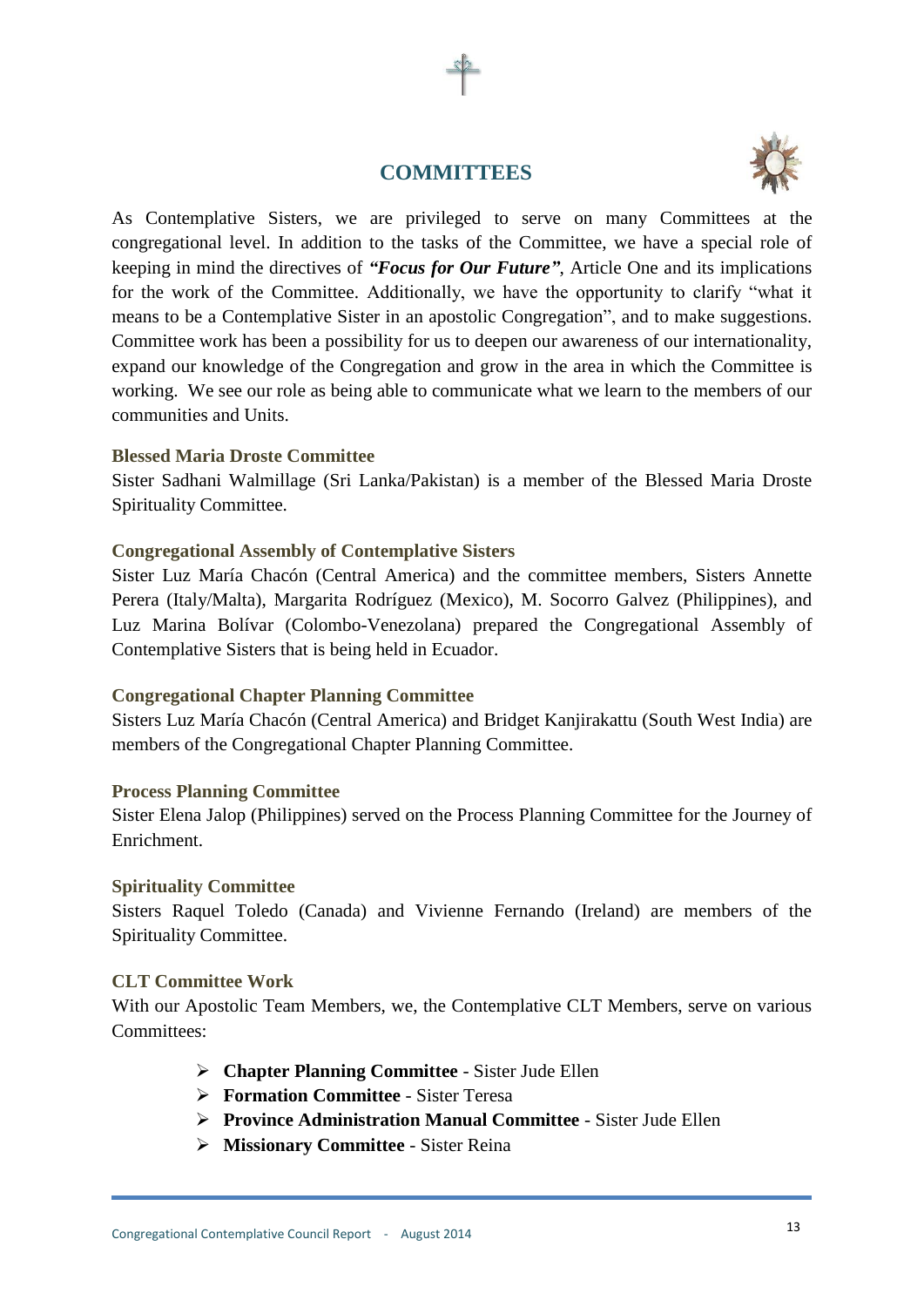#### **COMMUNICATIONS**



One of the recommendations from the first Theological Reflection sent to the contemplative sisters was to develop a Website devoted to contemplative life.

Sr. Edith Olaguer (New York) designed the website and is responsible for maintaining it. She is collaborating with a subcommittee of contemplative sisters to continue to refine and provide space for contemplative issues, reflections and prayer requests. She also works with Sr. Marie Françoise Mestry at the Communications Office in Rome. The Contemplative Website links with our Congregational Website. Go to: [www.buonpastoreint.org](http://www.buonpastoreint.org/) and then to the Contemplative link!



#### **Reflection Questions**

*"Turquoise helps to open the lines of communication between the heart and the spoken word. It is a friendly and happy color representing the enjoyment of life. It helps with clear thinking and decision-making."*

- The Contemplative Sisters have invested considerable time and energy by participating in sessions and implementing resources offered by the Spirituality Centre. How have these offerings been "turquoise" to your spirit …, for instance in opening communication between your heart and the spoken or written word…, or in bringing new joy and color to your life?
- For those who have participated in committee and/or other planning work, how do you experience greater clarity in your thinking and decision-making?
- Have you used our contemplative website? What more can we do to improve our communication?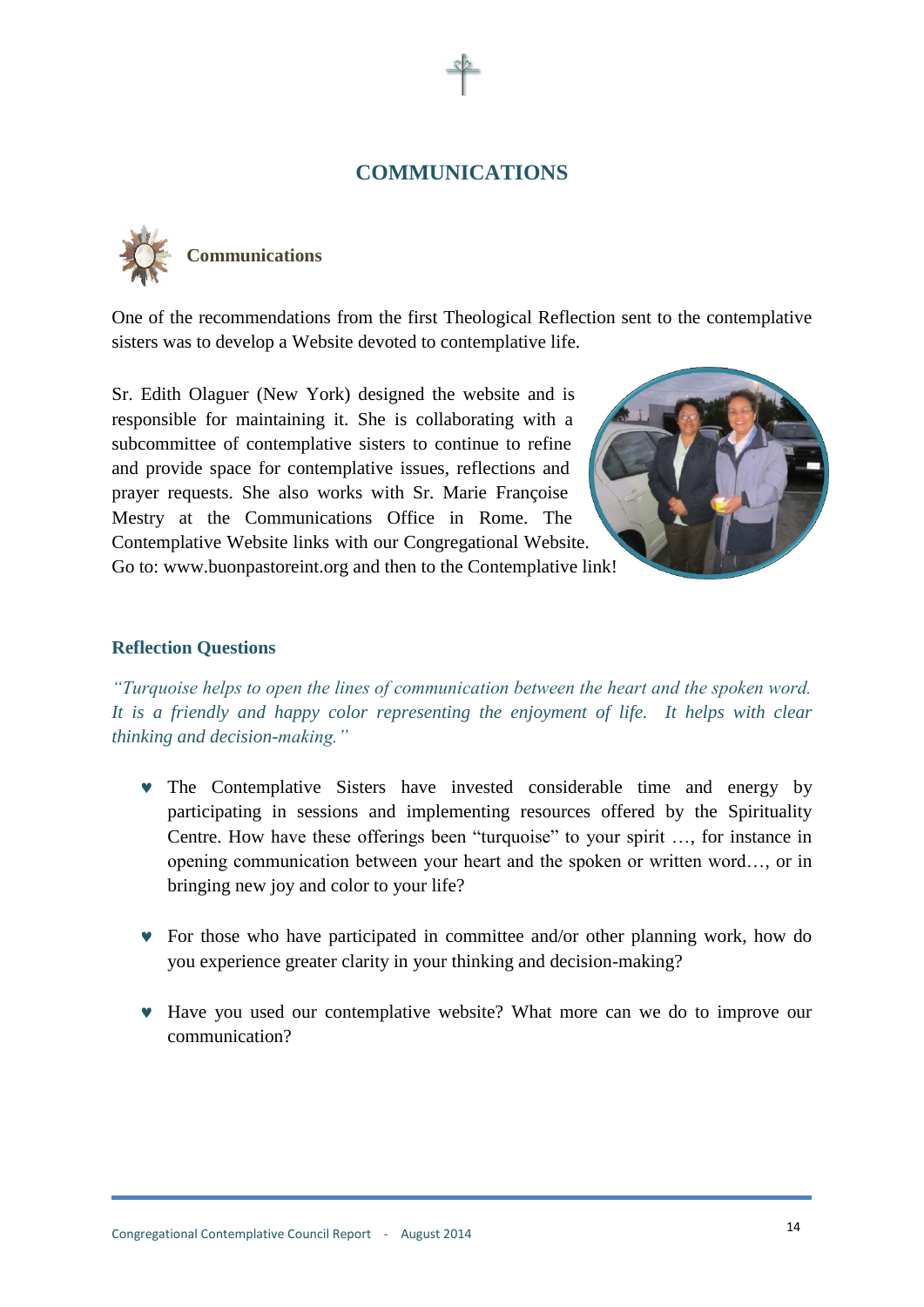# **INTERNATIONALITY**

*"Focus for Our Future"* brought us today to a greater consciousness and deeper appreciation of who we are as an International Congregation. During the five years of living out our Internationality, our hearts have expanded in embracing the call to ''cross-over'' beyond personal, and communal needs of the Units for the sake of the Mission. In addition to reporting on the missionaries and their international experiences, we have included in this section of the report the probationary period from the apostolic to the contemplative way of life. The reason for doing so is that all of these sisters had experiences in Units other than their Unit of origin.

As of today, we have sent missionaries to five Units. They are in Canada, Europe-BFMN, Ireland, Italy/Malta and Mid-North America. In addition, our mission for RIMOA was relocated from the Sector of Angola/Mozambique to the Sector of Congo/Kenya. Many Units have responded generously by sending missionaries to the Missions. Others have welcomed students, and/or temporary professed sisters during their international experiences, and have served as receiving Units for missionaries.

Moreover, some Units have provided transition experiences for sisters seeking to transfer from the apostolic to the contemplative way of life in the Congregation.

The Province of Portugal has made a request for a contemplative foundation. What a joy it would be to have a contemplative community in the place where Blessed Maria Droste Zu Vischering lived! Are we ready to respond to their dream?

All of these opportunities have enriched us and we have discovered our unity in diversity!

We are ever grateful to the following sisters who zealously responded to the call of Mission.

- Ireland Sr. Vivienne Fernando (Sr. Lanka/Pakistan) Sr. Regina Fernando (Sri Lanka/Pakistan)
- Angers, France Sr. Lilly Kunnanattu (South West India) Sr. Srimathie Peiris (Sri Lanka/Pakistan) Sr. María de los Ángeles Morales Rodas (Central America)

Missionary experience completed: Sr. Yen Loc Tran (Mid-North America) Sr. Leonor Mantuano Manzaba (Ecuador)

Several sisters have spent some time in this community for an international experience; among them are: Sr. Seraphina Park (Northeast Asia) and Sr. LeeAnn Mackeprang (Mid-North America).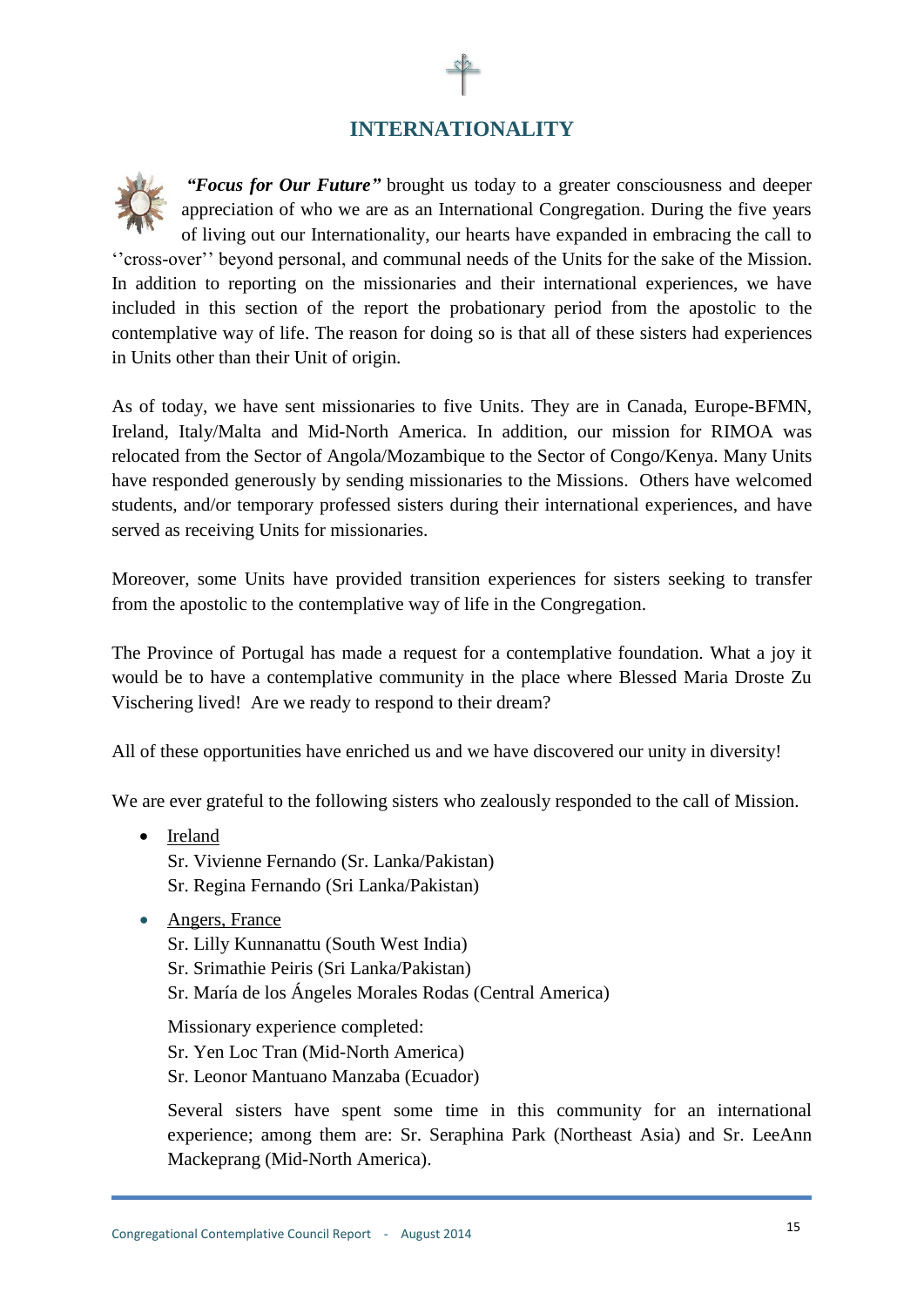This community has also been a place for transition from the apostolic to the contemplative way of life for Sr. Edith Justeau (Europe-BFMN) and Sr. Marguerite Doyle (Ireland). In addition, Sr. Henriette Misry (Egypt/Sudan) had an experience of the contemplative way of life in the community of St. Yrieix, France.

Canada Region

Sr. Juana de la Cruz Suazo (Peru)

Sr. Raquel Toledo Puebla (Ecuador)

Sr. Mercedes Acevedo Gutiérrez (Peru)

Sr. Anabel Barahona Funes (Central America) - preparing to go to Kenya

Sr. Jacqueline Mendes (SE Latin America)

Sr. Henriette Misry (Egypt/Sudan) is completing her probationary period from the apostolic to the contemplative way of life.

• Italy/Malta

Sr. Annette Perera (Sri Lanka/Pakistan) Missionary experience completed: Sr. Frances Ellul (Mid-North America)

• Kenya, Africa

Sr. Manel Liyanaarachchi (Sri Lanka/Pakistan) Sr. Fe de Paz (Philippines) Sr. Cassia Maria Cordeiro (SE Latin America) Sr. Ae Sun Hyun (Northeast Asia) One sister in formation: Odette Cishesa Marhegeko (Congo/Kenya)

Missionary experience completed: Sr. Tresina Padigarakkara (South West India)

- Mid-North America
	- Sr. Lalani Ekanayake (Sri Lanka/Pakistan)
	- Sr. Magdalena Oliva (Philippines)
	- Sr. Elizabeth Garciano (Philippines)

Sr. Agnes Yamamoto (Japan) is completing her probationary period from the apostolic to the contemplative way of life in the Florissant community. Sister Marguerite Doyle is also in transition from the apostolic to the contemplative way of life and has spent some time in the contemplative community in Ireland, her home Province; she is now having an international experience in the Province of Mid-North America.

Sr. Rose Mary Ha (Northeast Asia) has spent time in the Florissant and Cheltenham Communities as part of her international experience.

Our temporary professed sisters or recently perpetual professed sisters have been enriched by their experience of internationality in the following countries:

Sr. Anna Maria Steinkamp (from Austria/Swiss/Czech and now in Europe-BFMN, to Sri Lanka)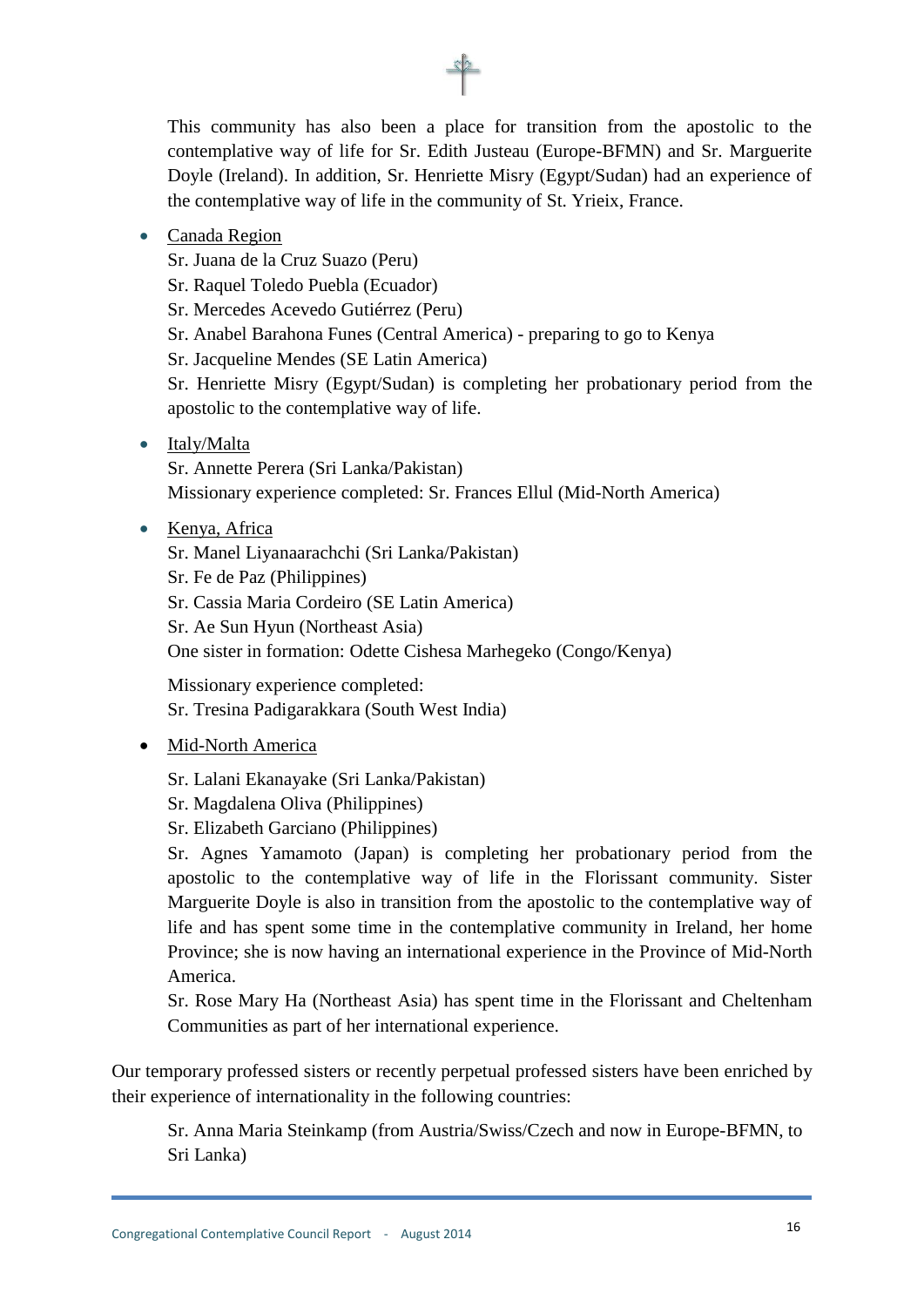- Sr. LeeAnn Mackeprang (from Mid-North America to Angers)
- Sr. Maureen Johnson (from Mid-North America to Sri Lanka)
- Sr. Cristina Rodríguez de la Cruz (from Peru to Mid-North America)
- Sr. Josefa Sibelle Pereira Batinga (from SE Latin America to Ecuador)
- Sr. Jaqueline Maria Anthony Raj (from South West India to Kenya)

These are the sisters who have had an experience as of April 2014. By the time of the Congregational Assembly for Contemplative Sisters, there will be more. Let us rejoice! Please let us know if we forgot to mention any other sisters and accept our apology!

In addition, as preparation for the refounding of contemplative life in Korea (Province of Northeast Asia), the Korean contemplative sisters are spending time in other Units. The purpose of this time apart is to experience ways in which other cultures are living contemplative life today. Likewise, it has been a time to deepen their prayer lives and their understanding of contemplative life. Sister Seraphina Park is in Angers, Sr. Rose Mary Ha and Sr. Michaella Kim are continuing their experience in Mid-North America.

Sr. Theresa Song (Northeast Asia) had an experience of contemplative life in the Philippines and in Sri Lanka. She will begin her three-year probationary period in the near future.

Today, as we continue to deepen and integrate Internationality in the Congregation through networking and by living out Global Solidarity for the sake of Mission, we are challenged to become more effective through a personal and communal vision of our understanding of Internationality, Mission and their relationship with justice, compassion and prayer.

#### **Reflection Question**

Within the past five years, many Contemplative Sisters have responded to a missionary call, and/or have had the opportunity for an international experience, or English language studies in another Unit. Others have received missionaries and/or have supported those who have been sent on mission.

 As you look into the mirror of our internationality and diversity, how does this experience enhance, change or deepen your appreciation of contemplative life within the Congregation and the Church?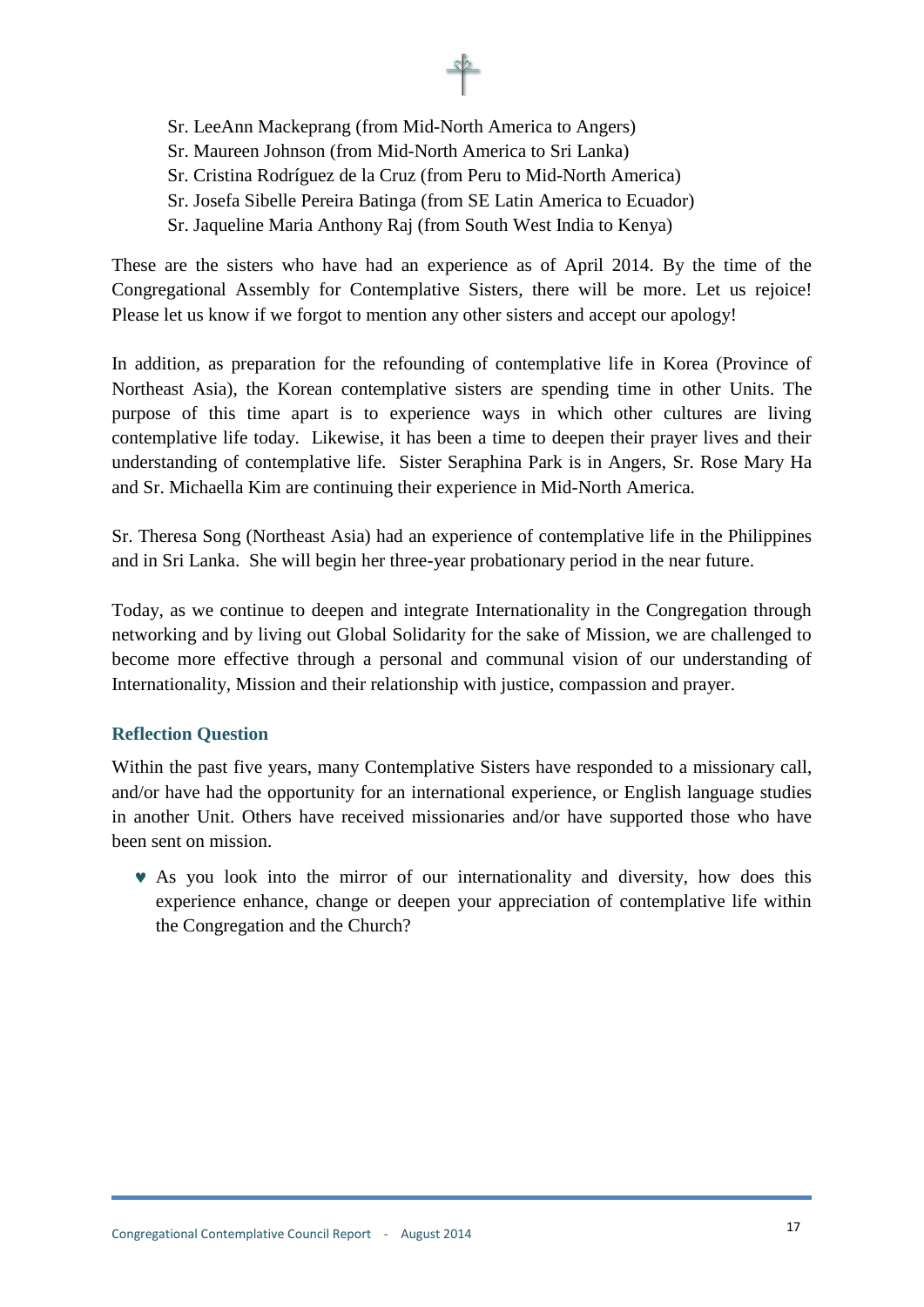# **CONCLUSION**

*I thank my God, each time I remember you, and when I pray for you, I pray with joy.* Philippians 1:3-4.

It has been a joy and a privilege to serve you as the first Congregational Contemplative Council. Together we have explored the "Essential Elements" of our life. We have searched for the deeper meaning of being contemplatives in an apostolic congregation. Our interactions with you have been inspiring as well as a blessing. We can say with much appreciation that the charism of our Foundress, St Mary Euphrasia, is alive and active among our sisters. We have looked beyond our boundaries and, now, we can journey together with faith and confidence.

We thank God each time we think of you. We extend our special gratitude to the Congregational Apostolic Council for their support and for our journey together as members of the Congregational Leadership Team. We are grateful to the Unit Leaders and their Councils for their gracious welcome and collaboration. And, of course, to all our Contemplative Sisters who responded so willingly to our requests. We pray for all of you with joy!

The future waits for us and God is there calling us. What response can we give other than fidelity and love?



*"The Glory of God, the salvation of souls, this is our life."* St. Mary Euphrasia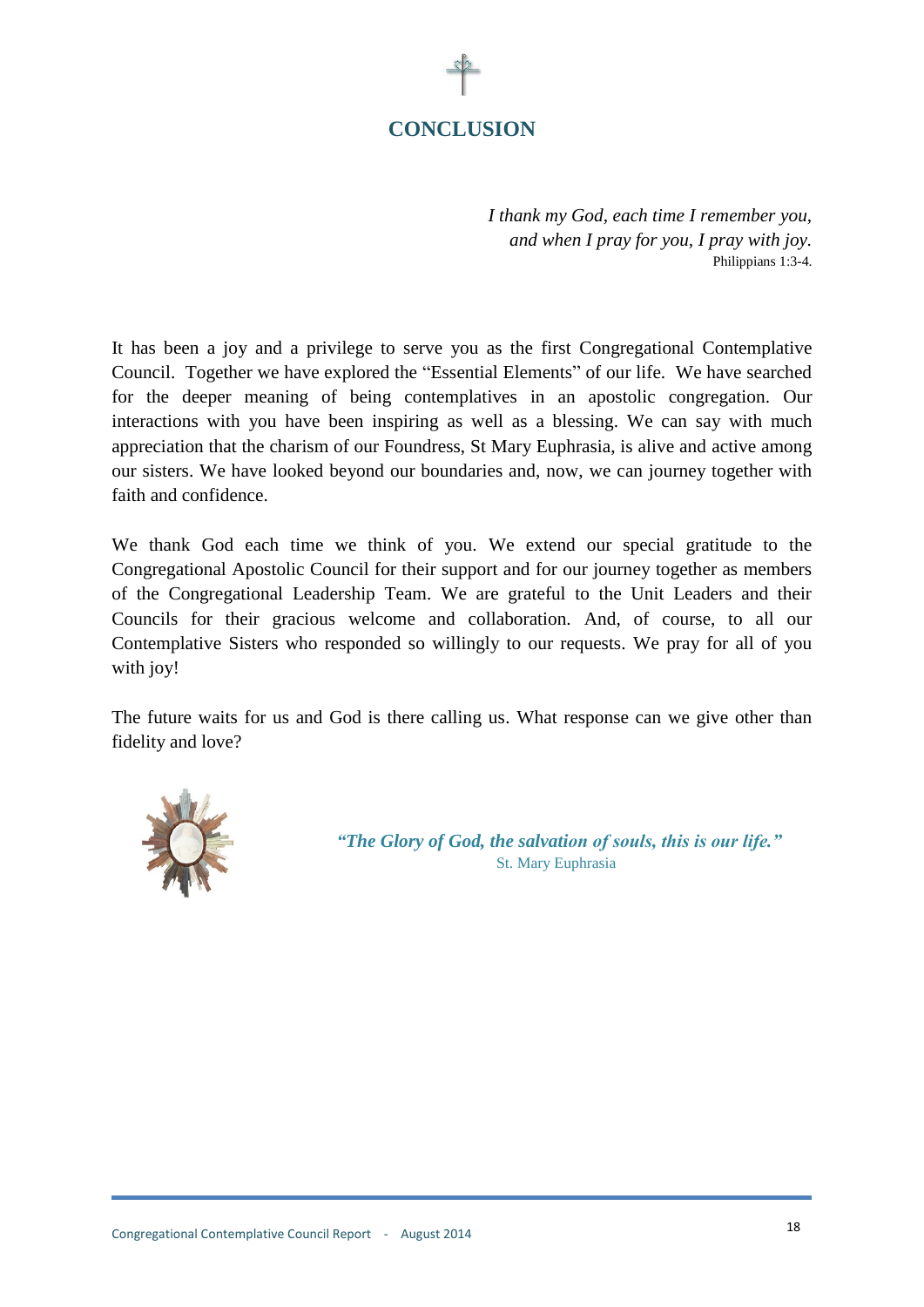#### **2008 CONTEMPLATIVE INTERCONTINENTAL ASSEMBLY QUITO, ECUADOR**

#### *"FOCUS FOR OUR FUTURE"*

#### *"If you love and work together, you can see miracles."*  St. M. Euphrasia

We met as Contemplative and Apostolic Sisters in Quito, Ecuador to participate in a historic Intercontinental Assembly. From August 23 to September 4, 2008 we wove together a network of reconciliation, compassion and solidarity in our global reality, keeping before us the spirit of St. Mary Euphrasia and our Essential Elements. Our particular focuses were: to deepen our understanding of the contemplative way of life in the Congregation and to prepare for the 2009 Congregational Chapter. As contemplative women, we wish to be a wellspring of new life and zeal flowing from the Spirit and being outpoured upon all creation.

#### **"Breaking the Flask"**

*"To be faithful to this moment of grace, religious life has to repeat the gesture of the woman spoken of in the gospel of John (12): and break the flask so the perfume can pour out." (Sr. Gail Worcelo, SGM)*

Since our Assembly of 2003 we have "dared to make the dream of God a reality in our lives." At this moment of grace we desire to create a new vision using the Appreciative Process which builds upon our strengths. We gave a unanimous response to both moving forward to establish a Contemplative Council on the Congregational level and acceptance of the Government section of the Integrated Constitutions. Our hearts have been expanded to embrace the implications of Article One in an International Apostolic Congregation.

**This calls us to:**

- Live out of an awareness of our global solidarity
- Network for the sake of mission
- Take our place in the government structures on the congregational level
- Open ourselves to a greater appreciation of a contemplative life within an apostolic congregation
- Promote, celebrate and respond to our missionary call

Like a special anointing of God's Spirit we experienced a shifting of personal views, calling us to conversion. We were enlightened with a new consciousness that we are living in a Universe saturated with the Presence of God. As women religious we take a prophetic stance to be a "voice of the earth". We claim Social Justice, Peace and Care of Creation as integral to our charism.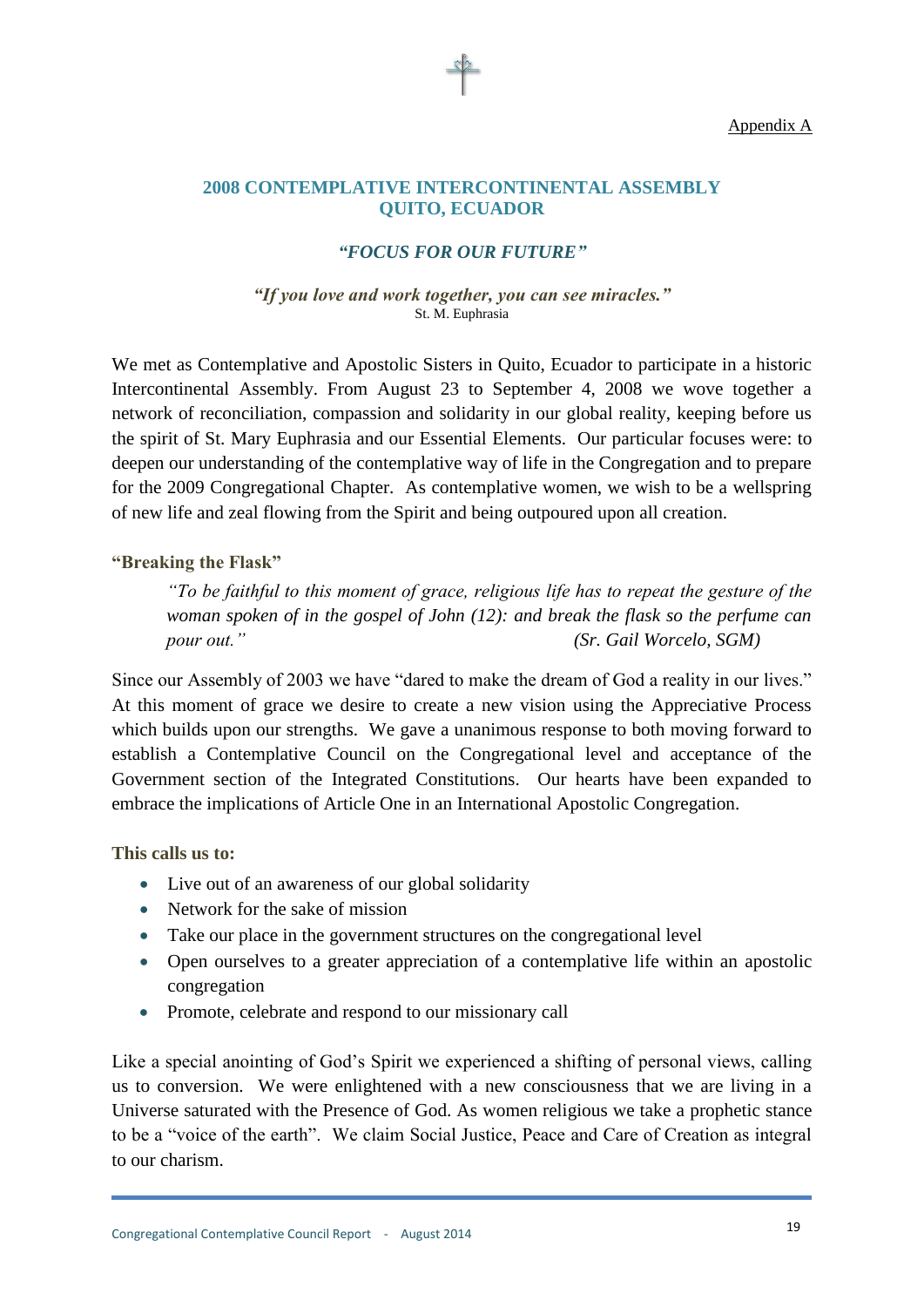**This challenges us to:**

- Explore "The Story of the Universe" and consider Cosmology as the context of Theology
- Research the spirituality of St. John Eudes and St. Mary Euphrasia from a Cosmological perspective
- Allow ourselves to be transformed as we discern ways to preserve and heal our earth
- Be respectful in using the resources of Mother Earth reuse, recycle, renew
- Network with those who are committed to the care of the Planet, extending compassion to all who dwell upon it
- Provide Initial and On-going Formation in Eco-Spirituality as an expression of social justice

Always finding our center in God, we can say, *"It is no longer I that live, but Christ lives in me."* With Christ living in us, we make the leap into deep waters for the future, for ourselves and our Mission. "Every advance requires a loss." "It makes no sense to cling - to not let go."

**We are open to:**

- Become very clear about our identity in the Congregation
- Renew ourselves from the inside out
- Holistic Formation and Leadership training for all
- Share our resources, including personnel
- Provide quality care of our elderly and infirm sisters
- Move out of our comfort zones to promote new life
- Revitalize Vocation Promotion efforts
- Restructure for the sake of Mission
- "Cross-over" to move beyond borders and boundaries
- Continue our journey with the Congregation of Our Lady of Charity

There is the conviction that the anguish of the world urges us to live our fourth vow, to enhance our contemplative presence, and to extend the limitless mercy of the Good Shepherd to all those who come in contact with us.

#### **We dare to envision for our future:**

- A contemplative lifestyle that balances prayer, work, study and leisure that reflects the Essential Elements
- Flourishing Vocations and new Foundations
- Contemplative Sisters present in every country where our Apostolic Sisters serve
- Sisters skilled as Spiritual Directors and Retreat Guides
- Communities welcoming the laity to share prayer, Icon writing, sacred art, spirituality and the wealth of our charism